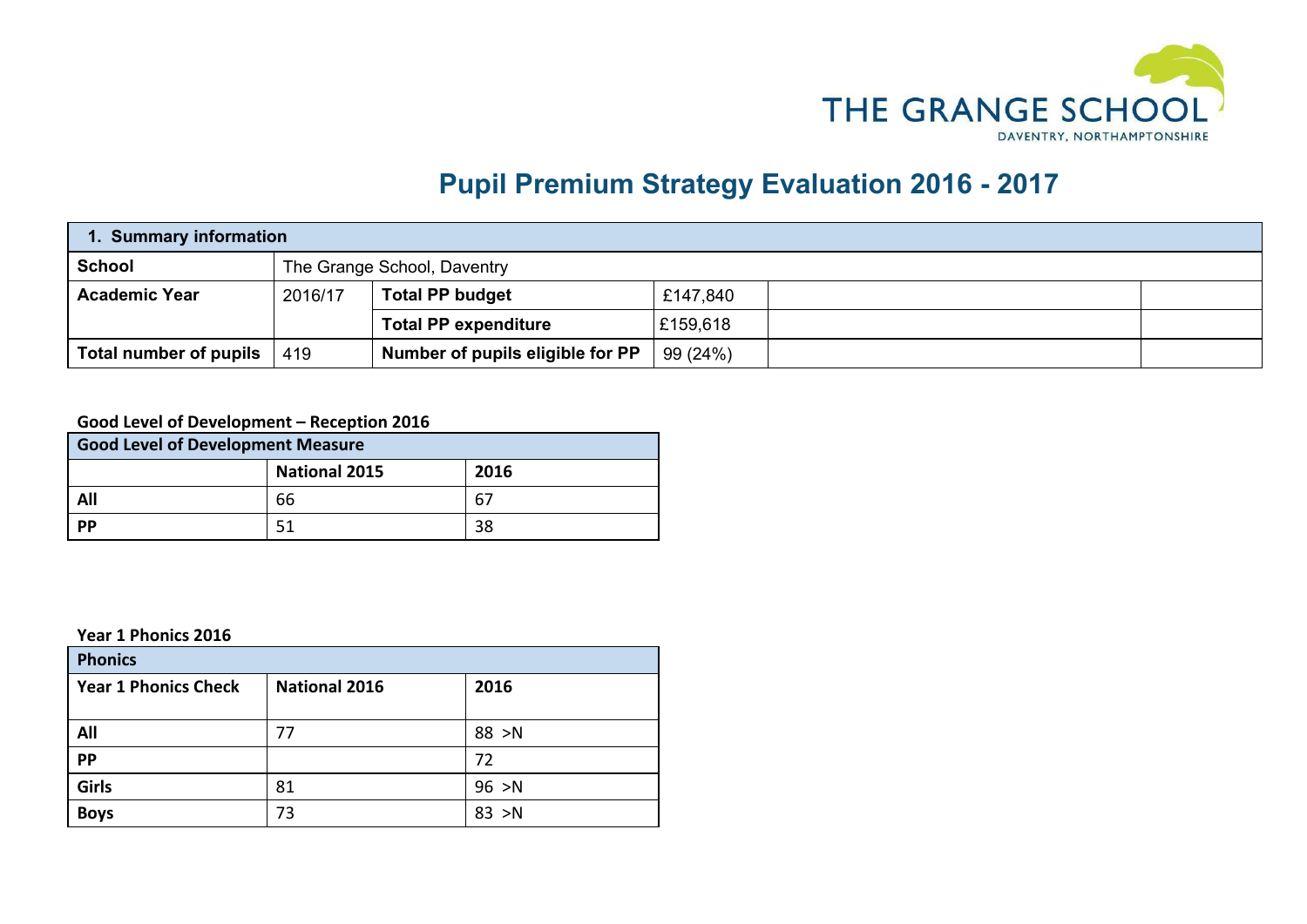## **Key Stage 1 Attainment 2016**

| KS1 2016        |                 | <b>EXPECTED +</b> |           |  |
|-----------------|-----------------|-------------------|-----------|--|
|                 | <b>National</b> | All               | <b>PP</b> |  |
| <b>Reading</b>  | 74              | 63                | 72        |  |
| <b>Writing</b>  | 65              | 57                | 58        |  |
| <b>Maths</b>    | 73              | 68                | 61        |  |
| <b>Combined</b> |                 | 53                | 50        |  |

## **KS2 Attainment 2016**

| KS2 2016        | Expected+        | <b>Expected+ ALL</b> | <b>Expected+PP</b> |
|-----------------|------------------|----------------------|--------------------|
|                 | <b>National</b>  |                      |                    |
| <b>Reading</b>  | 66               | 66                   | 75                 |
| <b>Writing</b>  | 74               | 75                   | 75                 |
| <b>EGPS</b>     | 72               | 75                   | 75                 |
| <b>Maths</b>    | 70               | 61                   | 50                 |
| Combined        | (Floor 65)<br>53 | 49                   | 44                 |
| <b>National</b> |                  |                      |                    |

|           | Desired outcomes 2016 - 2017                                                                                                             |                                                                                                                                                |                                                                                                                                                                                                                                                        |
|-----------|------------------------------------------------------------------------------------------------------------------------------------------|------------------------------------------------------------------------------------------------------------------------------------------------|--------------------------------------------------------------------------------------------------------------------------------------------------------------------------------------------------------------------------------------------------------|
|           | Desired outcomes and how they will be measured                                                                                           | Success criteria                                                                                                                               | Review & evaluation of impact                                                                                                                                                                                                                          |
| Α.        | Improve basic skills for pupils eligible for PP in Reception, ensuring that they<br>make above expected progress by the end of the year. | Pupils eligible for PP in Reception make better<br>than expected progress by the end of the year.                                              | July 2017 - 80% of PP pupils achieved GLD.<br>Consistency across all areas.                                                                                                                                                                            |
| <b>B.</b> | Higher rates of progress in all year groups for high attaining pupils eligible<br>for PP.                                                | 35% of Pupils eligible for PP identified as high<br>ability make as much progress as all high ability<br>pupils in maths, reading and writing. | July 2017 - some improvement in attainment of<br>HA PP pupils is evident; most notably in reading.<br>Y2 pupils performed extremely well at higher<br>levels. Certain cohorts remain a concern and<br>intervention will take place during 2017 - 2018. |
| C.        | Social and emotional issues of Year 6 pupils addressed.                                                                                  | Fewer incidents recorded for these pupils on the<br>school system.                                                                             | July 2017 - Whilst there remained a great deal of<br>well-being support required in this cohort (50% of<br>cohort), fewer incidents were recorded as the year<br>progressed. The number of different pupils                                            |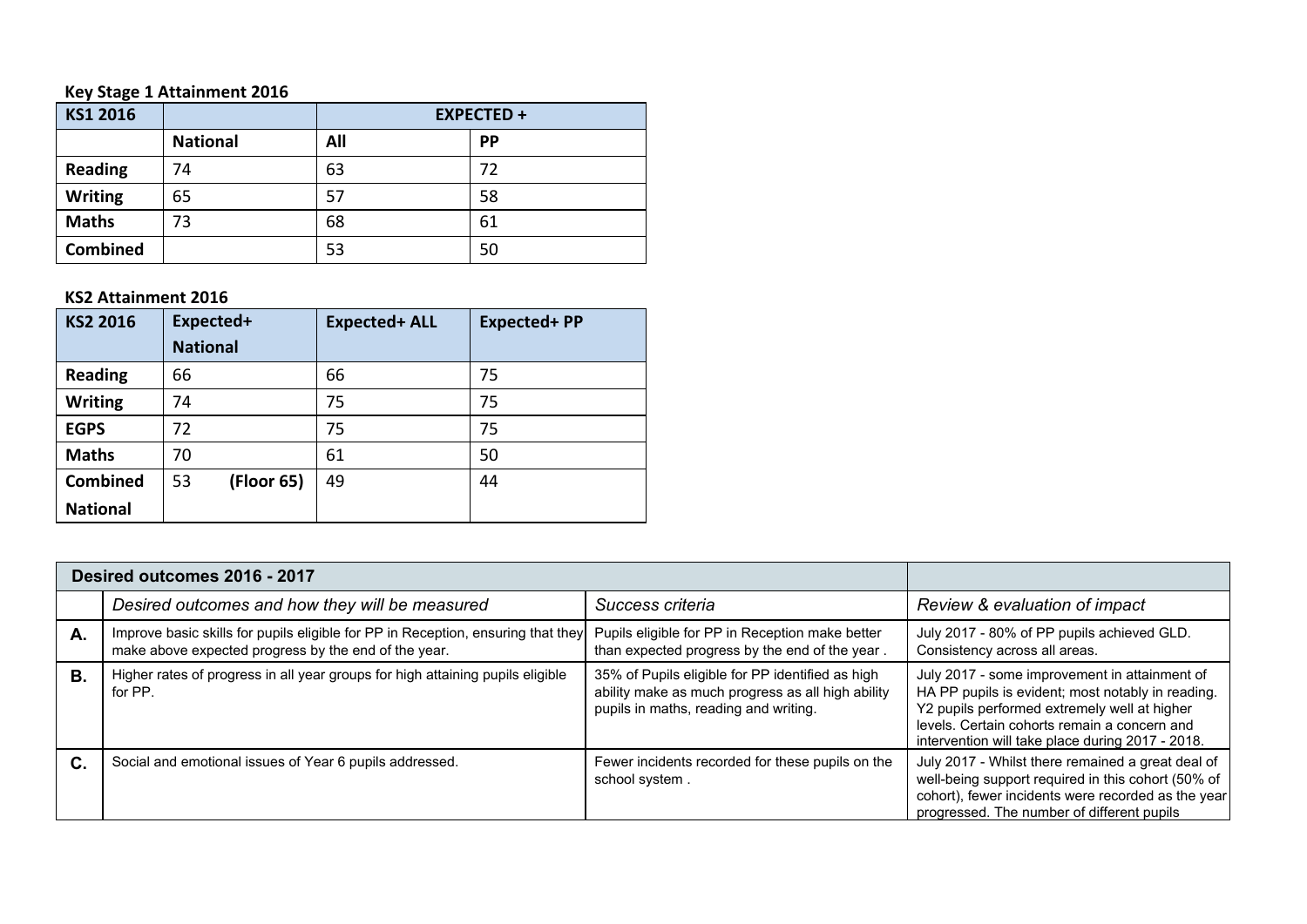|    |                                                                                                            |                                                                             | involved in incidents also decreased.                                                                                                                                                                                                          |
|----|------------------------------------------------------------------------------------------------------------|-----------------------------------------------------------------------------|------------------------------------------------------------------------------------------------------------------------------------------------------------------------------------------------------------------------------------------------|
| D. | Increased involvement in learning for PP pupils will ensure better attainment<br>and progress in learning. | 90% of PP pupils will achieve expected or better<br>standards of attainment | The target of 90% has not been achieved. There<br>has been some considerable improvement in<br>some cohorts. The school will continue to tackle<br>this issue in 2017 - 2018, including analysis and<br>evaluation of pupil premium provision. |

| <b>Expenditure</b>                                |                                                                |                                                                                                                                                                                                                                                                                                                              |                                                                                                                                                                                                                               |                                                                                 |                                                                                                                                                                                                                                                                                        |
|---------------------------------------------------|----------------------------------------------------------------|------------------------------------------------------------------------------------------------------------------------------------------------------------------------------------------------------------------------------------------------------------------------------------------------------------------------------|-------------------------------------------------------------------------------------------------------------------------------------------------------------------------------------------------------------------------------|---------------------------------------------------------------------------------|----------------------------------------------------------------------------------------------------------------------------------------------------------------------------------------------------------------------------------------------------------------------------------------|
| Academic year                                     | 2016 / 2017                                                    |                                                                                                                                                                                                                                                                                                                              |                                                                                                                                                                                                                               |                                                                                 |                                                                                                                                                                                                                                                                                        |
|                                                   |                                                                |                                                                                                                                                                                                                                                                                                                              |                                                                                                                                                                                                                               |                                                                                 |                                                                                                                                                                                                                                                                                        |
| i. Quality of teaching for all                    |                                                                |                                                                                                                                                                                                                                                                                                                              |                                                                                                                                                                                                                               |                                                                                 |                                                                                                                                                                                                                                                                                        |
| <b>Desired outcome</b>                            | Chosen action /<br>approach                                    | What is the evidence and rationale<br>for this choice?                                                                                                                                                                                                                                                                       | How will you ensure it is<br>implemented well?                                                                                                                                                                                | <b>Staff lead</b>                                                               | When will you<br>review                                                                                                                                                                                                                                                                |
|                                                   |                                                                |                                                                                                                                                                                                                                                                                                                              |                                                                                                                                                                                                                               |                                                                                 | implementation?                                                                                                                                                                                                                                                                        |
| A. Improved basic skills<br>in Reception          | Staff training on high<br>quality feedback - for all<br>pupils | Many different evidence sources, e.g. EEF<br>Toolkit suggest high quality feedback is an<br>effective way to improve attainment. We will<br>re develop our systems to include RAG<br>rating which will result in additional teacher<br>focus group intervention                                                              | leaders will lead staff<br>Middle<br>meeting sessions re improved<br>for<br>marking<br>systems<br>and<br>feedback. They will also provide<br>coaching for additional staff in<br>their year group.                            | FS Leader,<br>Middle<br>Leaders<br>Assistant<br>Headteacher<br>Strategy<br>Team | Jan 2017<br>M&F being reviewed<br>and evaluated<br>constantly. Further<br>tweaks required.<br><b>July 2017</b><br>Further research<br>suggested an overhaul<br>of M&F is required - not<br>enough impact from<br>written feedback. New<br>system to be<br>implemented in Sept<br>2017. |
| B. Improved progress for<br>high attaining pupils | Staff training on planning<br>for challenge.                   | Attainment of high ability pupils eligible for<br>PP is lower than other higher attaining<br>pupils. We want to ensure that PP pupils<br>can achieve high attainment as well as<br>simply 'meeting expected standards'. We<br>will work with all teachers to ensure that<br>sufficient challenge is in place for all pupils. | Focus on planning for challenge<br>during staff meeting sessions. RAG<br>system (as above) will indicate<br>whether pupils are being challenged<br>appropriately Use staff meetings and<br>training days to deliver training. | Strategy<br>Team                                                                | Jan 2017<br>Staff training<br>completed. Attainment<br>picture variable across<br>cohorts.<br><b>July 2017</b><br>Improved attainment<br>for HA PP pupils,<br>especially in reading.                                                                                                   |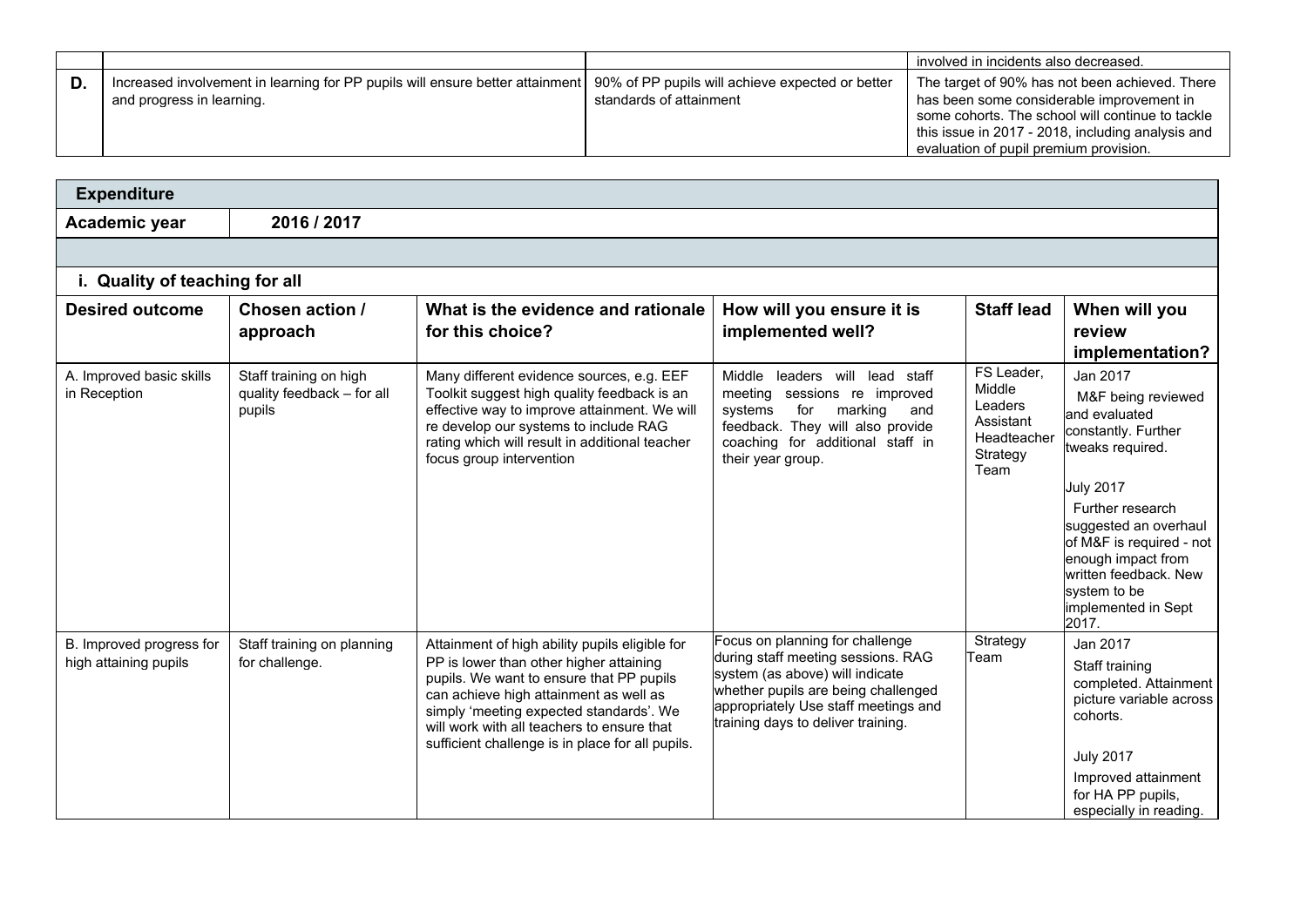| Total budgeted cost (3 additional part time class teachers) |  |  | £88,739                                             |
|-------------------------------------------------------------|--|--|-----------------------------------------------------|
|                                                             |  |  | Further intervention<br>required in 2017 -<br>2018. |

| ii. Targeted support                                                                          |                                                                                                                                                                                                                                                                       |                                                                                                                                                                                                                                                                            |                                                                                                                                                                |                                             |                                                                                                                                                                                                                                                               |
|-----------------------------------------------------------------------------------------------|-----------------------------------------------------------------------------------------------------------------------------------------------------------------------------------------------------------------------------------------------------------------------|----------------------------------------------------------------------------------------------------------------------------------------------------------------------------------------------------------------------------------------------------------------------------|----------------------------------------------------------------------------------------------------------------------------------------------------------------|---------------------------------------------|---------------------------------------------------------------------------------------------------------------------------------------------------------------------------------------------------------------------------------------------------------------|
| <b>Desired outcome</b>                                                                        | <b>Chosen</b><br>action/approach                                                                                                                                                                                                                                      | What is the evidence and rationale<br>for this choice?                                                                                                                                                                                                                     | How will you ensure it is<br>implemented well?                                                                                                                 | <b>Staff lead</b>                           | When will you<br>review<br>implementation?                                                                                                                                                                                                                    |
| A. Improved basic skills<br>in reception<br>B. Improved progress for<br>high attaining pupils | Additional high quality<br>Nursery nurses in<br>reception to provide<br>focussed, targeted<br>intervention for PP pupils                                                                                                                                              | Some of the pupils need targeted support to<br>catch up. This approach is effective as<br>intervention will occur at the point of<br>learning.                                                                                                                             | Organise timetable to ensure staff<br>delivering provision have sufficient<br>preparation and delivery time.                                                   | Reception<br>class<br>teachers FS<br>Leader | April 2017<br>Implemented.<br><b>July 2017</b><br>Data shows 80% of PP<br>achieved GLD.<br>Consistency across<br>areas.                                                                                                                                       |
| B. Improved progress for<br>high attaining pupils                                             | Additional class teachers<br>based in key year groups<br>where there is more PP<br>need. ACTs to work<br>across the year group in<br>a team teaching role.<br>This will allow the ACT or<br>the class teacher to<br>provide focussed support<br>at the point of need. | We want to provide extra support to maintain<br>high attainment. Small group interventions<br>with highly qualified staff have been shown to<br>be effective, as discussed in reliable<br>evidence sources such as Visible Learning<br>by John Hattie and the EEF Toolkit. | with parents and pupils<br>Engage<br>before<br>intervention<br>begins to<br>address<br>anv<br>concerns<br>or<br>about the additional<br>questions<br>sessions. | Strategy<br>Team                            | April 2017<br>Analysis of intervention<br>and impact in<br>progress.<br><b>July 2017</b><br>Full review completed<br>new systems to be<br>implemented in<br>September 2017. More<br>rigorous, disciplined<br>approach to<br>intervention will be in<br>place. |
|                                                                                               | Total budgeted cost (£100 PP Voucher per child)                                                                                                                                                                                                                       |                                                                                                                                                                                                                                                                            |                                                                                                                                                                |                                             | £10,000                                                                                                                                                                                                                                                       |

**iii. Other approaches**